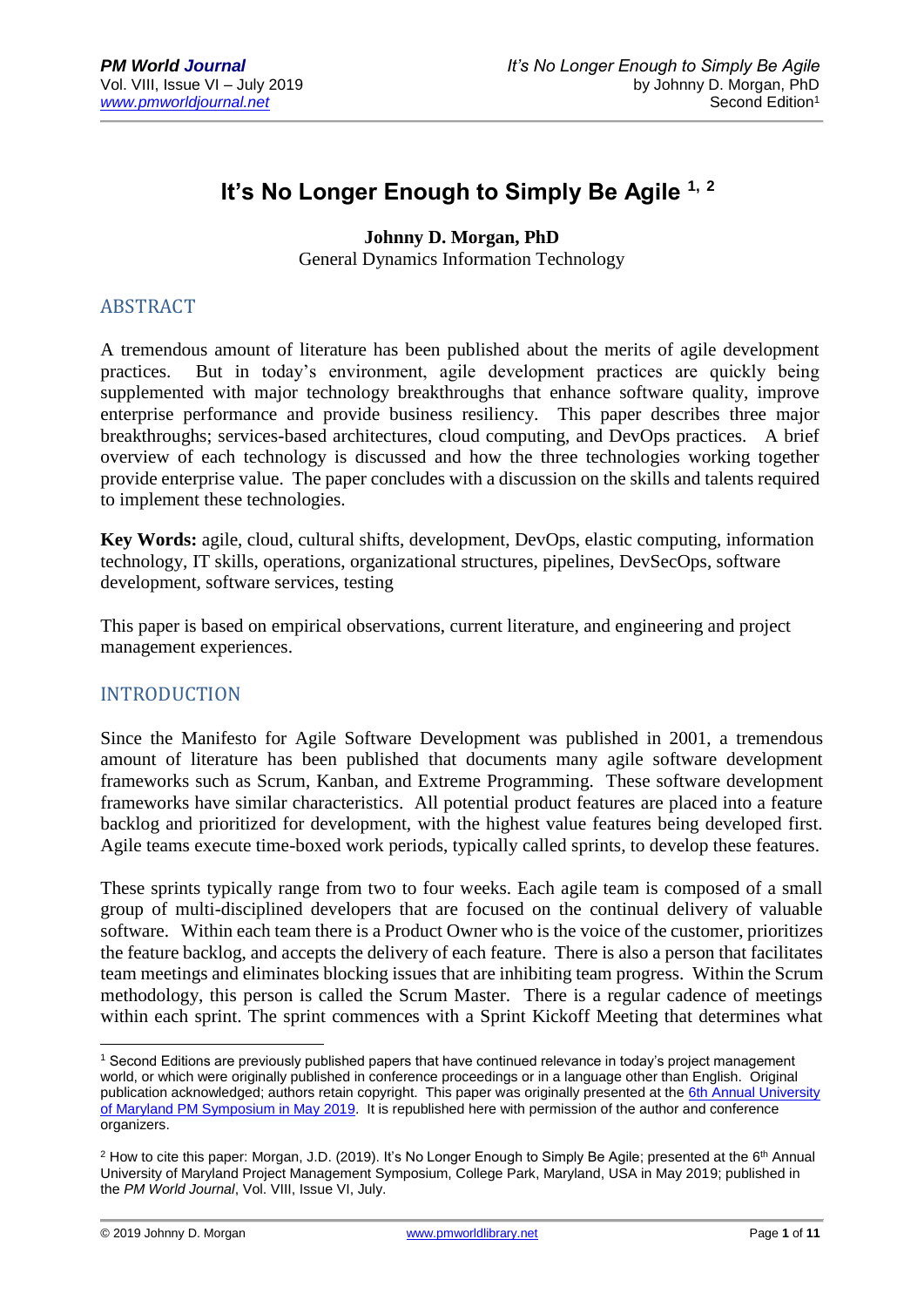features the team will develop within the sprint. There are Daily Standup Meetings where the team reviews progress, identifies any blocking issues, and assigns work to be perform next. A Sprint Completion Meeting is held at the end of each sprint to review, with customers and users outside of the agile team, the actual delivery of the features that were developed during the sprint. Within the agile team, a Sprint Retrospective Meeting is also held where the team can identify and address potential improvements to team performance.

More recently, frameworks have been developed to scale agile development practices from a single team to multiple agile teams working in parallel to deliver larger systems. The most popular framework is the Scaled Agile Framework (SAFe) which adds additional team resources and process elements to synchronize the alignment, collaboration, development, and integration mechanisms of multiple agile teams to deliver large, more complex systems (Leffingwell and others 2017).

In today's environment, agile development practices are quickly being supplemented with major technology breakthroughs that enhance software quality, improve enterprise performance, and provide business resiliency. This paper describes three major breakthroughs; services-based architectures, cloud computing, and DevOps practices.

## SERVICES-BASED ARCHITECTURES

A services-based architecture, or microservices architecture, "is an architectural approach to developing a single application as a suite of small services, each running its own process and communicating over a lightweight mechanism, often an HTTP (HyperText) resource API (Application Programming Interface)" (Fowler 2014).



**Figure 1: Service Components (Enterprise SOA: Service-Oriented Architecture Best Practices – 2005)**

As shown in Figure 1, each service is:

"a software component of distinct functional meaning that typically encapsulates a high-level business concept. It consists of several parts...The service contract provides an informal specification of the purpose, functionality, constraints, and usage of the service… The functionality of the service is exposed by the service interface to clients that are connected to the service using the network…The service implementation physically provides the required business logic and appropriate data. It is the technical realization that fulfills the service contract. The service implementation consists of one or more artifacts such as programs, configuration data, and databases…The business logic that is encapsulated by the service is part of the implementation. It is made available through the service interface." (Krafzig, Bank, and Slama 2005)

Furthermore, a service must have the following attributes:

• The service is *self-contained* and performs a distinct business or technical function.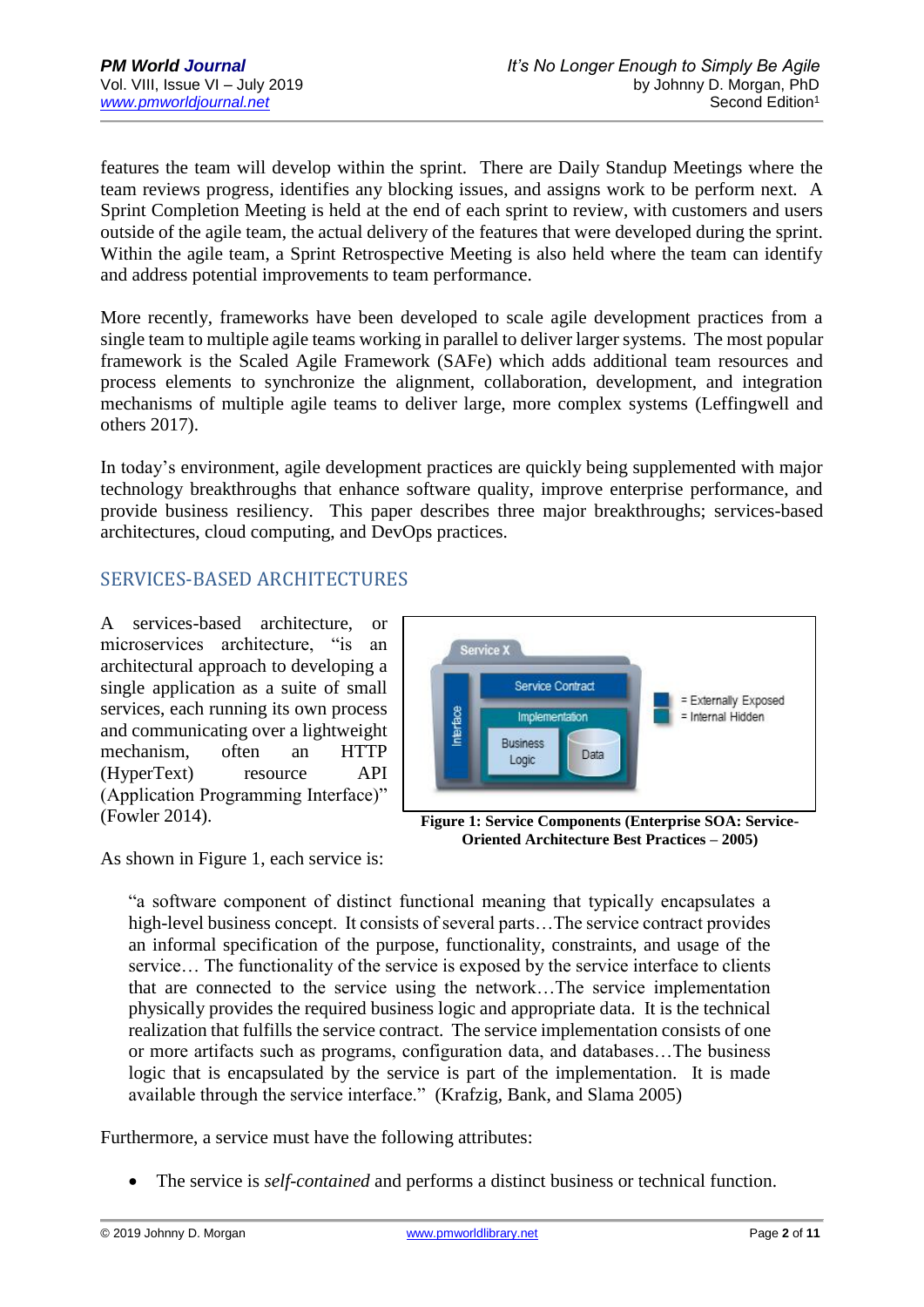- The service is *loosely coupled*, meaning that it has an explicit contract (interface) independent of the technology of the invoking service consumer.
- The service is *transparent*, meaning that the specific location of the service is immaterial to the service consumer, with binding taking place at deployment or runtime.
- The service is *interoperable*, meaning that service interaction can be supported over a wide variety of platforms due to usage of compatible, industry standard communication protocols.
- The service is *composable*, meaning that it can be aggregated as part of a service at a higher level of granularity. (Bieberstein and others 2008)

Figure 2 provides an example of a video subscription site that is a composition of seven services and allows users to log onto the site, receive recommendations on videos to view, and allows the user to search, read reviews, select, and watch videos. This is a very simplistic example when compared to the Netflix video streaming service which provides over 114 million hours of streaming video each day to more than 117 million streaming memberships in over 190 countries and is implemented using 500 software services. (Anonymous2018)



**Figure 2: Video Subscription Site - Service Composition Example**

A services-based architecture provides many benefits. It allows for faster and smaller deployments as each service can be independently developed and delivered without affecting other services. Each service can follow a single responsibility principle for the service, thus each service can implement the right framework, and use the appropriate technical skills, tools, and development language required for that specific service. It promotes the rapid insertion of new technologies and functionality. Each service can scale independently to meet the performance demands of that service, thus scalability is not required at the full application level, and it promotes greater resiliency, availability, and fault isolation as the loss of a single service may not result in a total loss of the entire application or site. (Tonse 2014)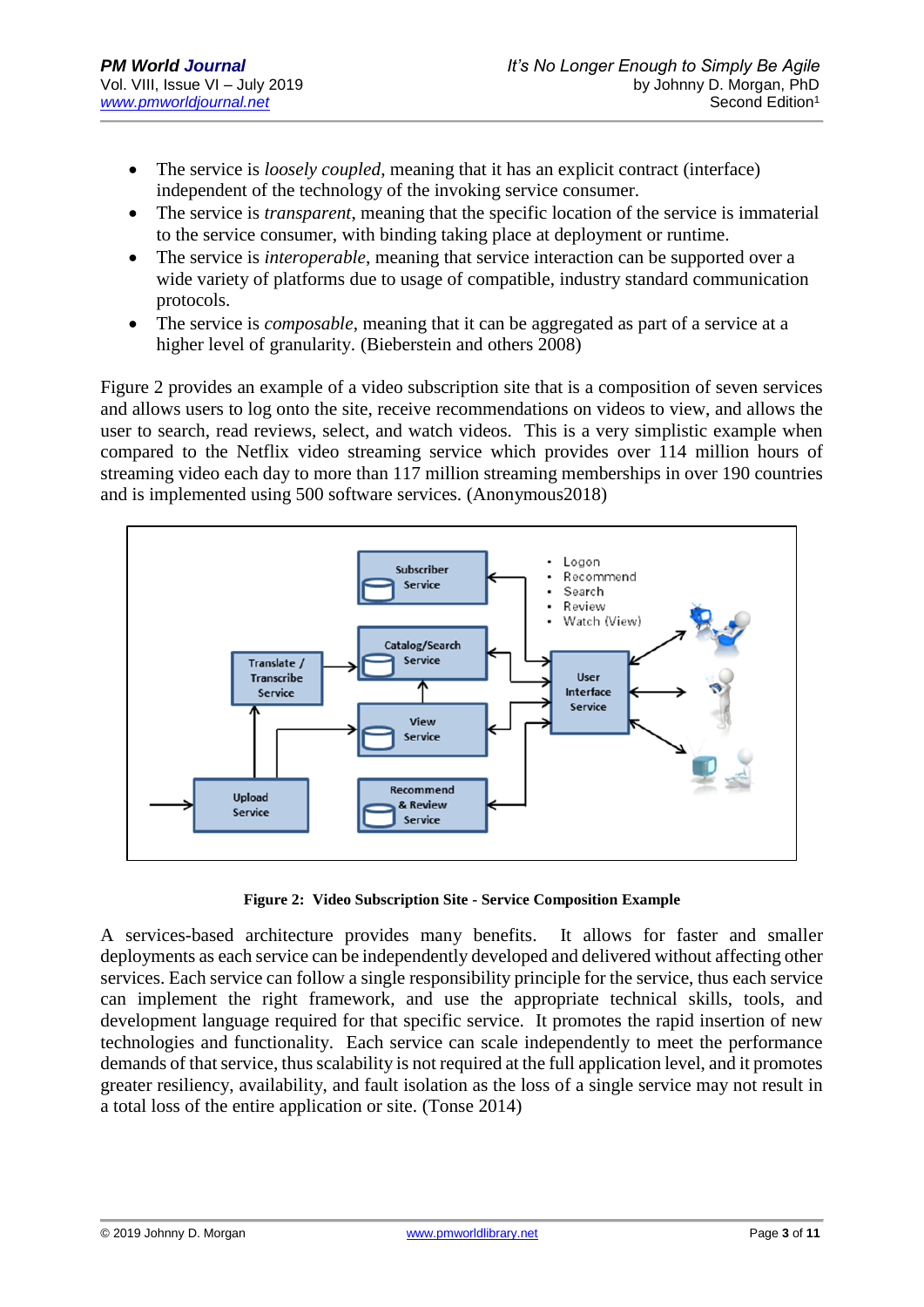# CLOUD COMPUTING

The National Institute of Standards and Technology (NIST) defines cloud computing as having five essential characteristics:

- On-Demand Self-Service: A consumer can unilaterally provision computing capabilities without requiring human interaction.
- Rapid-Elasticity: Can be quickly provisioned and released, automatically... commensurate with demand.
- Broad Network Access: Accessible through standard mechanisms to promote use by heterogeneous thin or thick client platforms.
- Resource Pooling: Provider's resources are pooled to service multiple customers using a multi-tenant model.
- Measured Service: Automatically control and optimize resources by leveraging a metering capability. (Mell and Grance 2011)

Figure 3 provides a graphical comparison of traditional data center computing to cloud computing. When installing a system in the data center, the project manager must predict the peak demand the system is expected to encounter and then purchase and install enough computing capacity to respond to this demand. The project manager must account in his schedule the time required to define, purchase, ship, receive, install, and configure these computing resources. In most cases, the computing workload demand will be less than the provisioned capacity, thus computing resources are wasted, but there is the possibility that computing workload demand could exceed provisioned capability thus some users may experience slow user response or may not even be able to access the system.



**Figure 3: Comparing Traditional Data Center Computing and Cloud Computing**

With cloud computing, the rapid elasticity of the cloud allows the system to add or reduce computing capacity in response to user demand. Furthermore, the system can be quickly defined and configured thus allowing for rapid provisioning and deprovisioning of resources without schedule delays. Cloud computing services incorporate technologies that promote the proactive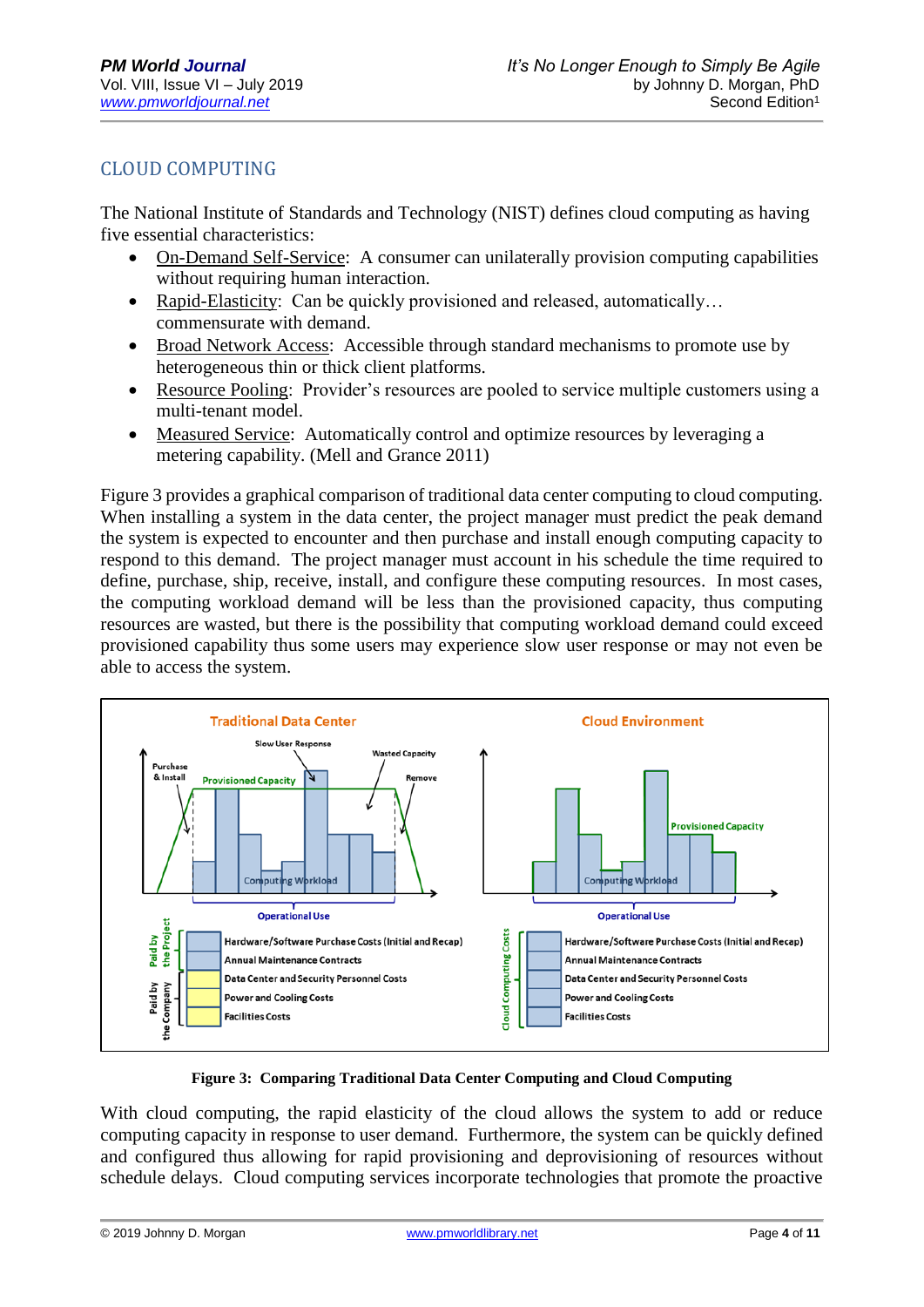distribution of computing workloads across assets located in multiple locations therefore providing high availability and disaster recovery mechanisms with little additional costs.

As cloud computing is a measured service, the project manager must be very cost conscious when using the cloud to ensure that computing capability is shutdown when not in use. Cloud computing costs can also appear higher to the project manager but that is generally due to how some commercial companies and Government agencies allocate costs. In the traditional data center model, the project manager may only be required to include the capital expenditure costs of hardware and annual software licensing and maintenance costs in their budget. This is because the data center operator and personnel security labor, power, cooling, and facility costs are separately paid by other areas of the company, whereas all of these costs are included in the cloud computing costs.

#### DEVOPS PRACTICES

IT organizations are responsible for two major goals which must be pursued simultaneously:

- Respond to the rapidly changing competitive landscape
- Provide stable, reliable, and secure service to the customer

With DevOps, small teams of developers independently implement their features, validate the correctness in a production-like environment and have their code deployed into production quickly, safely, and securely. As shown in Figure 4, DevOps brings together development, testing, and



**Figure 4: DevOps is the Successful Integration of Three Disciplines**

operations personnel all on the same team, a team capable of playing multiple levels. (Kim and



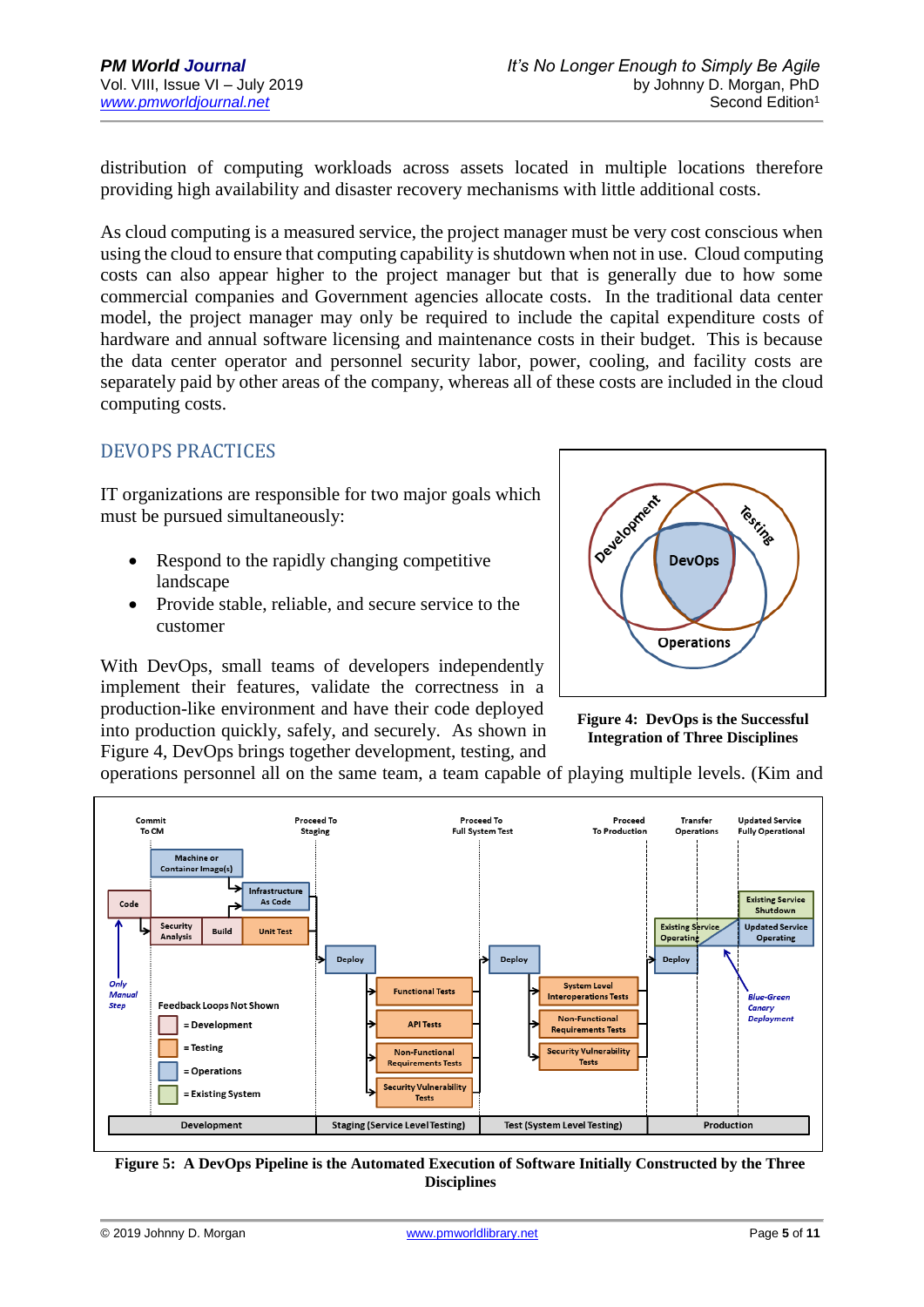others 2016). More recently, cybersecurity features are also being incorporated to become DevSecOps.

Figure 5 is a notional DevOps pipeline which is executed each time a software developer commits and merges software code updates into Configuration Management (CM). This figure highlights the interactions of the three disciplines; Development, Testing and Operations. Although not shown in this diagram, if any step in the pipeline fails, the pipeline stops, and the erroneous condition is reported. Furthermore, each activity in the pipeline is executed through software. Hardware, Operating System and other Commercial Off The Shelf (COTS) components are provisioned by cloud computing resources using configuration files and scripts using a technique called infrastructure as code. The operations personnel create this code that is then repeatably deployed in the staging, test, and production environments. Testing personnel are responsible for building and executing automated software test scripts and procedures that are progressively executed at the module, service, and system level to verify functional, non-functional, performance, and security requirements.

There is a pipeline for each service in the system. When a developer commits and merges a software update into CM, the pipeline automatically starts. The pipeline automatically completes a security analysis to ensure no new vulnerabilities have been introduced into the software. A software build is then completed, and unit tests are performed. If the code passes unit tests, the pipeline then deploys the entire service to the staging environment were a series of service level tests are conducted. If the code passes service level testing, the pipeline automatically deploys the entire service to the testing environment where it is automatically tested with other services at the system level. If the service passes system level testing, it is automatically deployed to a new configuration in the production environment. The pipeline then has the capability, called a canary or blue-green deployment, to incrementally transfer existing users and workloads from the existing, now legacy, configuration to the new configuration in the production environment. The pipeline monitors the new configuration in operation for some time period and if there are no identified problems, the pipeline shuts down the legacy configuration. When properly executed, the time from a software code commit to CM until the software is operationally executing in the production environment can be measured in minutes to hours and without human intervention. It should be highlighted that the entire DevOps team is responsible for building high quality production, testing, and configuration software that can be repeatably executed in a quick, safe, and secure manner and provides new software functionality that is stable, reliable, performant, and secure.

## THESE THREE TECHNOLOGIES WORKING TOGETHER

Using the Video Subscription Site example provided in Figure 2, this section describes five scenarios that demonstrate these three technologies working together.

Scenario 1 – New Recommendation Service Algorithm is Developed: In this scenario, the recommendation algorithm is updated to provide a higher weighting score for recently viewed videos. The Recommendation Service is updated, and the associated pipeline is executed that results in a DevOps canary deployment of the new algorithm into operational use without requiring a production outage.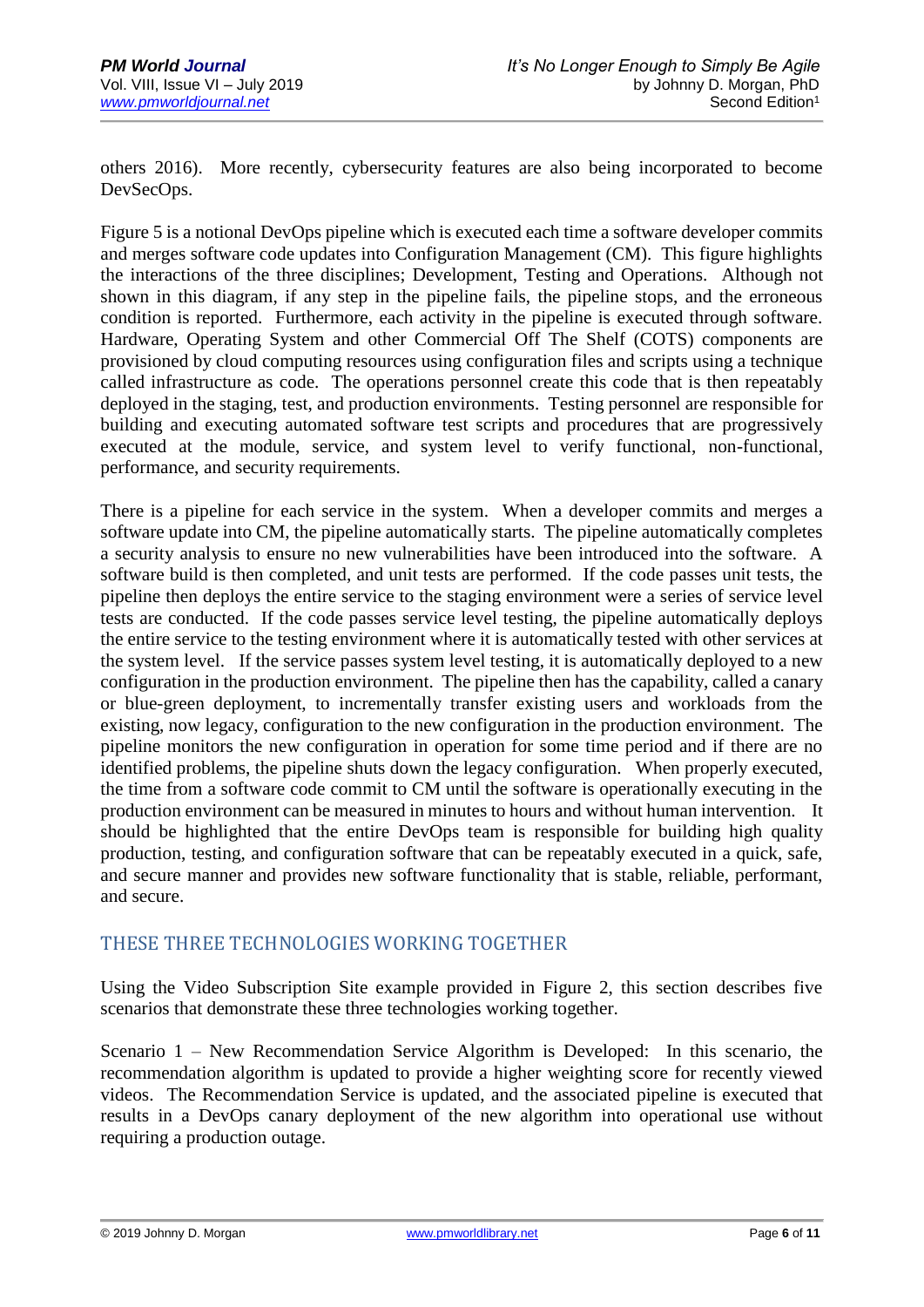Scenario 2 – Idle Upload Service: In this scenario, there are no video files waiting to be uploaded into the system. As this service is implemented in the cloud using a serverless architecture, the Idle Upload Service is shut down until a new video is received for uploading.

Scenario 3 – Relational Database Security Patch Available: In this scenario, a software patch is available for the COTS relational database. The only service that uses a relational database is the Subscriber Service. This service is updated with the new patch, and the associated pipeline is executed that results in a DevOps canary deployment of the security patch into operational use without requiring a production outage.

Scenario 4 – Higher Demand for Viewing Videos at Night: In this scenario, more users are at home at night and want to watch videos. Using cloud elasticity, five services scale appropriately to meet the variable user demand. As no videos are waiting to be uploaded and processed, the Upload and the Translate/Transcribe Services are shutdown until a new video is received for processing.

Scenario 5 – New "Find Your Favorite Actor" Feature: The organization has decided to add a feature that allows a user to search, find, and locate their favorite actor in one or more videos. The service architecture for adding the new feature is shown in Figure 6. As new videos are uploaded to the site, the video is forwarded to a new Facial/Object Recognition Service that identifies various actors in the video and marks the time location where the actor is viewable in the video. The output of the Facial/Object Recognition Service is passed to the Catalog/Search Service where this data can be searched through the User Interface Service.



**Figure 4: Adding a New Feature Via the Execution of a New Service**

The new Facial/Object Recognition Service is implemented using an existing cloud service offered by many cloud service providers. It is executed using a serverless architecture and is shutdown when no videos are waiting to be uploaded and processed. Three existing services require updating. The Upload Service must pass the uploaded video to the Facial/Object Recognition Service. The Catalog/Search Service must be updated to accept the output of the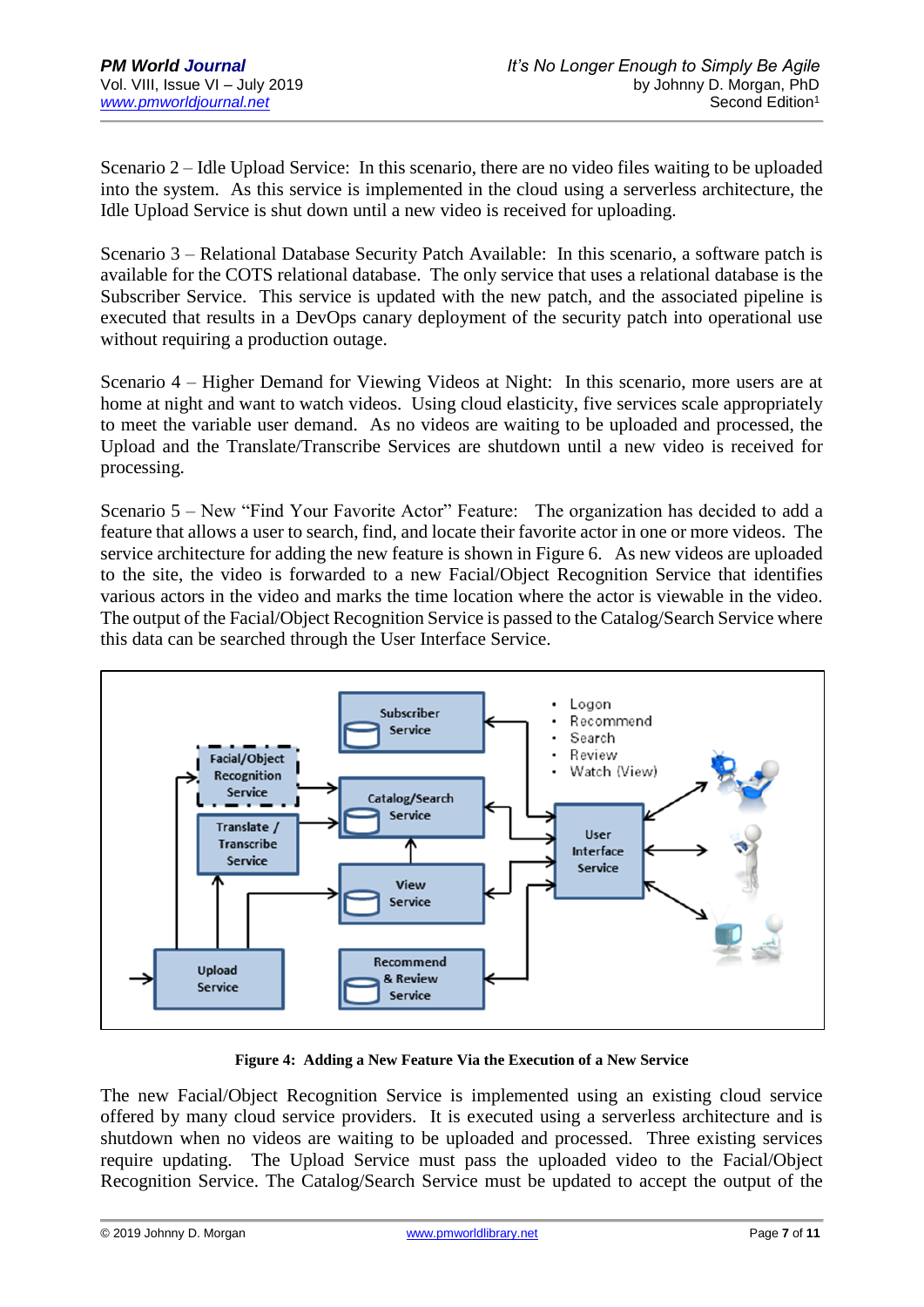Facial/Object Recognition Service and make the results available for searching. The User Interface Service must be updated to allow users to search for their favorite actor.

Coordination is required between the affected services to move the feature into production. The Catalog/Search Service needs to be deployed first to accept the new data and make it available for search. The Facial/Object Recognition Service needs to be deployed next to provide recognition results to the Catalog Search Service. The Upload Service is then updated and deployed to send new video files to the Facial/Object Recognition Service. Finally, the User Interface Service is updated and deployed allowing users to access and use this new "Find Your Favorite Actor" Feature. Each of these services has their own DevOps pipeline. Thus, the deployment of each service is independent of the other services, provided the sequence of deployment of each service is completed as previously discussed. Each service can use a canary deployment strategy that does not require any outage or down time, from a user perspective.

#### TALENT, TEAM, AND CULTURAL CONSIDERATIONS

The implementation of these technologies, coupled with agile development practices, provides tremendous benefits but organizations need to consider the impacts to their workforce. A recent study by Cisco, shown in Figure 7, indicates that three of the top four Information Technology (IT) skills in demand are related to cloud computing, enterprise architecture (including servicesbased architectures) and DevOps practices. The study highlights that many companies will need to retrain and adapt their existing workforce to implement these technologies. (Levy et al. 2019)



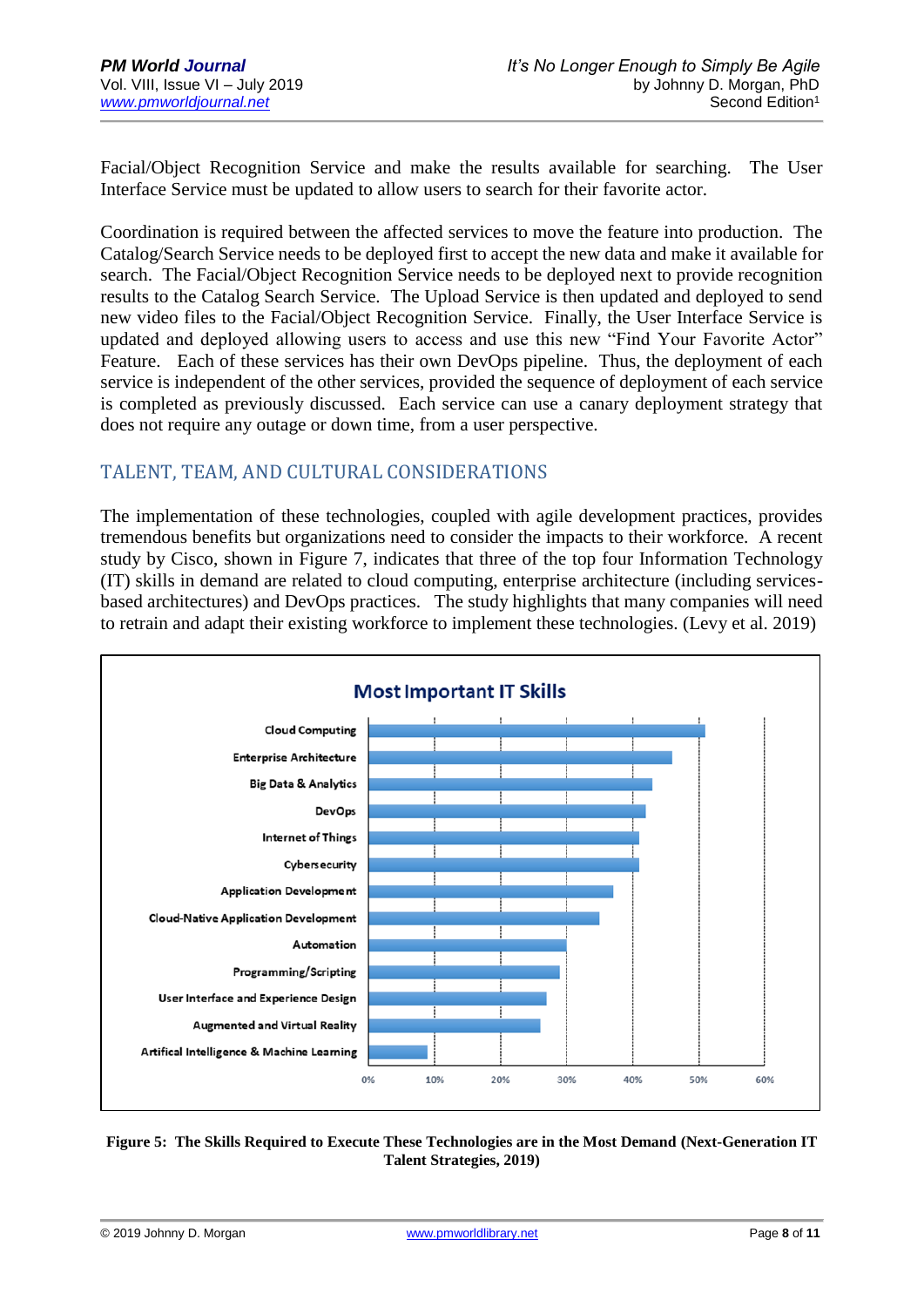As shown in Figure 8, many organizations align agile teams to the services they own. Furthermore, agile teams are not only responsible for developing services, they now have end-toend ownership of the service that includes deploying, operating, and supporting their services in the production environment. As Netflix says, "You built it, you run it." Netflix candidly admits this mindset improves the quality of the delivered services as no developer wants to come in late at night, over the weekend, or on vacation to fix a broken service. (Meshenburg 2016)



**Figure 6: Different Organizational Structures, Responsibilities, and Skills are Required (Microservices at Netflix Scale: Principles, Tradeoffs and Lessons Learned, 2016)**

The combined execution of these technologies is fundamentally a cultural shift and organizations need to assess their willingness to move forward by answering fundamental organizational cultural questions such as:

- Is your organization motivated to attract and retain great talent in the name of continued growth?
- Is your organization "promoting" your best developers into management or technical leadership tracks?
- Are your employees stuck in survival mode?
- Is your organization ready to invest in retraining and retooling its workforce?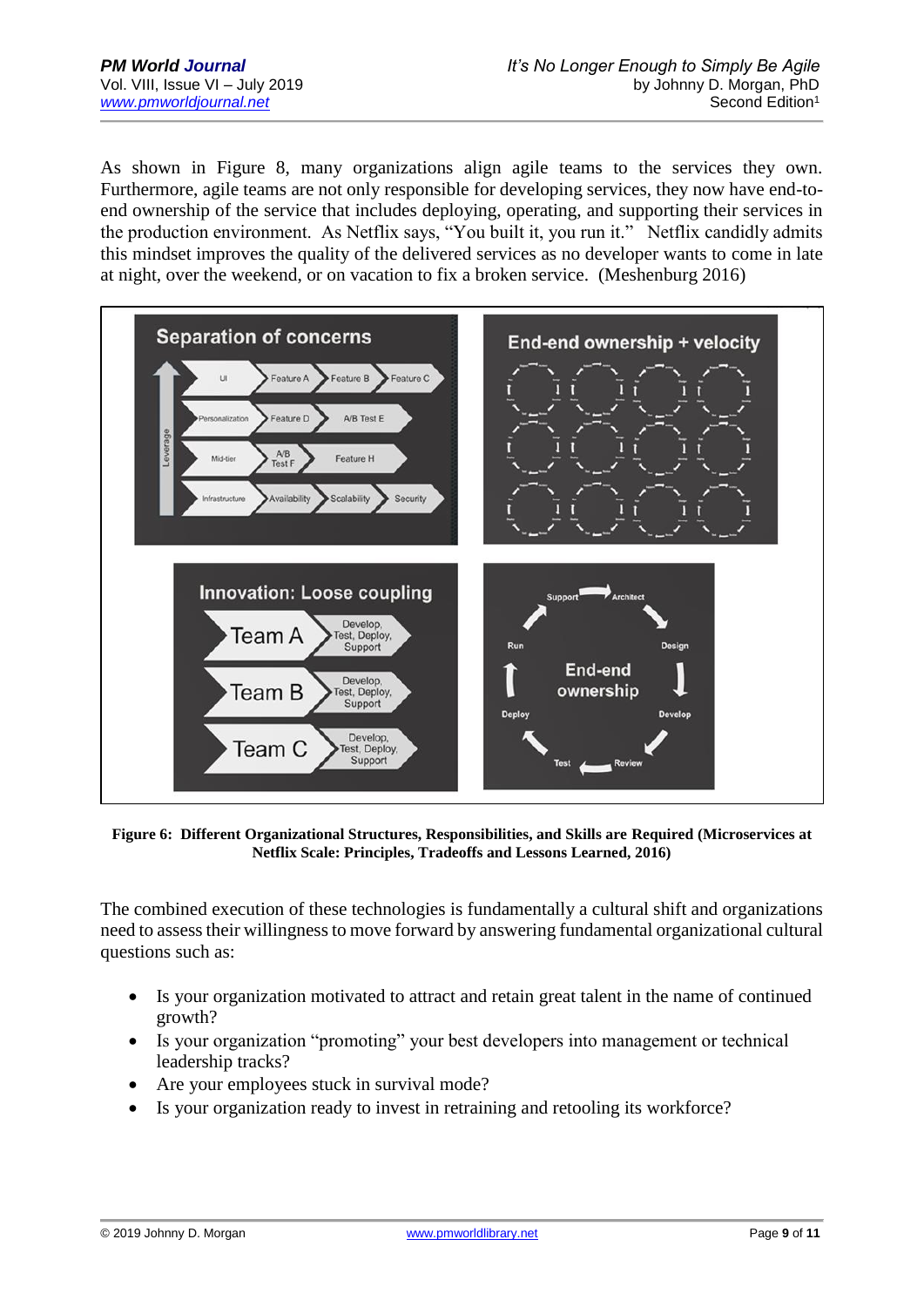#### BIBLIOGRAPHY

- *United Stated Securities and Exchange Commission Form 10-K, Netflix, Inc.* 2018. Los Gatos, CA: Netflix, Inc.
- Bieberstein, Norbert, Robert G. Laird, Keith Jones, and Mitra Tilak. 2008. *Executing SOA; A Practical Guide for the Service-Oriented Architect*. Upper Saddle, NJ: IBM Press/Person plc.
- Fowler, Martin. "Microservices; a Definition of this New Architectural Term.", accessed March 30, 2019, [https://martinfowler.com/articles/microservices.html.](https://martinfowler.com/articles/microservices.html)
- Kim, Gene, Jez Humble, Patrick Debois, and John Willis. 2016. *The DevOps Handbook; how to Create World-Class Agility, Reliability, & Security in Technology Organizations*. First Edition ed. Portland, OR: IT Revolution Press, LLC.
- Krafzig, Dirk, Karl Bank, and Dirk Slama. 2005. *Enterprise SOA; Service-Oriented Architecture Best Practices*. Upper Saddle River, NJ: Person Education Incorporated.
- Leffingwell, Dean, Alex Yakyma, Richard Knaster, Drew Jemilo, and Inbar Oren. 2017. *SAFe Reference Guide: Scaled Agile Framework for Lean Software and Systems Engineering*. Vol. 2017. Willard, Ohio: Pearson, Education, Inc.
- Levy, Eran, Delaney, Kevin, Hill, Jessica and Buckalew, Lauren. "Next-Generation IT Talent Strategies; how CIOs can Close the Skills Gap and Drive True Business Transformation." Connect Futures - Cisco, accessed March 30, 2019, [http://connectedfutures.cisco.com/report/next-generation-it-talent-strategies/.](http://connectedfutures.cisco.com/report/next-generation-it-talent-strategies/)
- Mell, Peter and Timothy Grance. 2011*. The NIST Definition of Cloud Computing*. Gaithersburg, MD: National Institute of Standards and Technology.
- Meshenburg, Rusian. "GOTO 2016 Microservices at Netflix Scale: Principles, Tradeoffs & Lessons Learned." GOTO Conferences, accessed March 30, 2018, [https://www.youtube.com/watch?v=57UK46qfBLY.](https://www.youtube.com/watch?v=57UK46qfBLY)
- Tonse, Sudir. "AWS Re:Invent 2014 (PFC304) Effective IPC in the Cloud: The Pros and Cons of Micro Services Architectures." Amazon Web Services, accessed March 30, 2019, [https://www.youtube.com/watch?v=CriDUYtfrjs.](https://www.youtube.com/watch?v=CriDUYtfrjs)